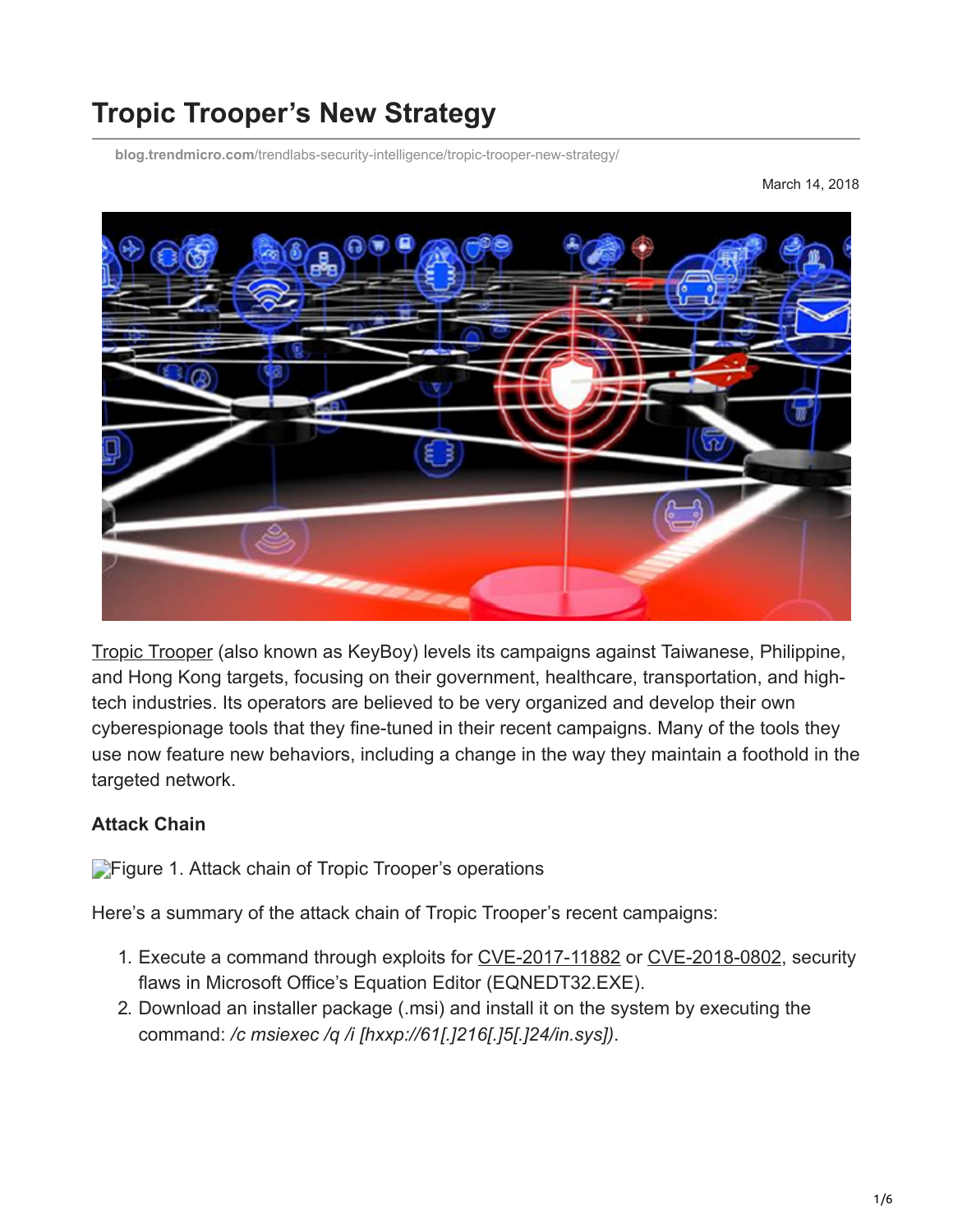- 3. This system configuration file (in.sys) will drop a backdoor installer (*UserInstall.exe*) then delete itself. The backdoor installer will drop a normal *sidebar.exe file* (a Windows Gadget tool, a feature already [discontinued](https://support.microsoft.com/en-ph/help/13787/gadgets-have-been-discontinued) by Windows), a malicious loader (in *"C:\ProgramData\Apple\Update\wab32res.dll*"), and an encrypted configuration file. *UserInstall.exe* will abuse the [BITSadmin](https://msdn.microsoft.com/en-us/library/windows/desktop/aa362813(v=vs.85).aspx) command-line tool to create a job and launch *sidebar.exe*.
- 4. The malicious loader will use dynamic-link library (DLL) hijacking injecting malicious code into a process of a file/application — on *sidebar.exe* and launch *dllhost.exe* (a normal file). The loader will then inject a DLL backdoor into *dllhost.exe*.

We also observed malicious documents that don't need to download anything from the internet as the backdoor's dropper is already embedded in the document. This, however, doesn't influence the overall result for the victim.

The backdoor will load the encrypted configuration file and decrypt it, then use Secure Sockets Layer (SSL) protocol to connect to command-and-control (C&C) servers.

Tropic Trooper uses exploit-laden Microsoft Office documents to deliver malware to targets. These documents use job vacancies in organizations that may be deemed socio-politically sensitive to recipients. Below is a screenshot of the document used in their latest campaigns:

**[F](https://blog.trendmicro.com/content/dam/trendmicro/global/en/migrated/security-intelligence-migration-spreadsheet/trendlabs-security-intelligence/2018/03/tropic-trooper-02.png)igure 2. Malicious document used by Tropic Trooper** 

## **PDB Strings as Context Clues**

The MSI file has two program database (PDB) strings inside: one belonging to the MSI file, and another for the backdoor installer (detected by Trend Micro as TROJ\_TCDROP.ZTFB).

**[F](https://blog.trendmicro.com/content/dam/trendmicro/global/en/migrated/security-intelligence-migration-spreadsheet/trendlabs-security-intelligence/2018/03/tropic-trooper-03.png)igure 3. PDB strings inside the MSI file** 

The first PDB string has a certain *ss2/Projects/MsiWrapper* (Project MsiWrapper) in it, which we found to be an open-source application that converts executable setup programs to MSI files. The second PDB string contains Work, House, and TSSL: we can assume this tool belongs to Tropic Trooper's TSSL project as [seen](https://www.pwc.co.uk/issues/cyber-security-data-privacy/research/the-keyboys-are-back-in-town.html) by other researchers. Here it is a new one, as seen in their misspelling of "Horse" to "House" (other reports had the string typed correctly).

Another interesting PDB string we found is

- *D:\Work\Project\VS\house\Apple\Apple\_20180115\Release\InstallClient.pdb*. At installation, the MSI file drops three files and creates one hidden directory (UFile) into *C:\ProgramData\Apple\Update\*, likely as a ruse.

It would then use *sidebar.exe* to load the malicious *wab32res.dll* (TROJ\_TCLT.ZDFB) through DLL hijacking. This is carried out to evade antivirus (AV) detection, because *wab32res.dll* is loaded by a benign file.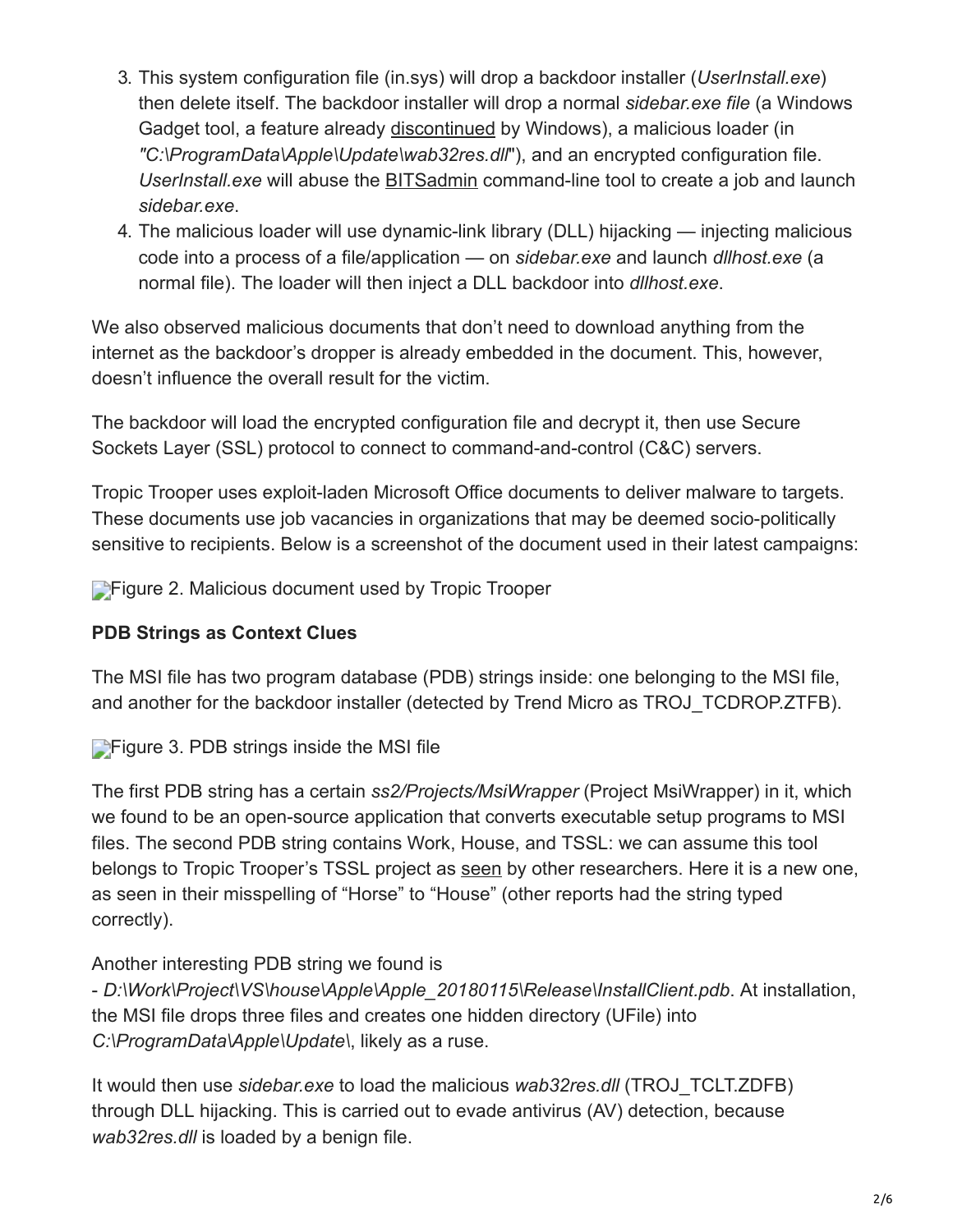**[F](https://blog.trendmicro.com/content/dam/trendmicro/global/en/migrated/security-intelligence-migration-spreadsheet/trendlabs-security-intelligence/2018/03/tropic-trooper-04.png)igure 4. The installer drops three files into the Apple/Update directory** 

**[F](https://blog.trendmicro.com/content/dam/trendmicro/global/en/migrated/security-intelligence-migration-spreadsheet/trendlabs-security-intelligence/2018/03/tropic-trooper-05.png)igure 5. PDB strings inside the loader file** 

From the PDB string above, the attackers intended it to be a loader (hence the name *FakeRun*) and not the actual backdoor. FakeRun's PDB string (*D:\Work\Project\VS\house\Apple\Apple\_20180115\Release\FakeRun.pdb*) indicates the loader will execute *dllhost.exe* and inject one malicious DLL file, which is the backdoor, into this process. The backdoor, TClient (BKDR\_TCLT.ZDFB), is so named from its own PDB string.

**[F](https://blog.trendmicro.com/content/dam/trendmicro/global/en/migrated/security-intelligence-migration-spreadsheet/trendlabs-security-intelligence/2018/03/tropic-trooper-06.png)igure 6. TClient is injected into dllhost exe** 

## **Malware Analysis**

*wab32res.dll* (FakeRun loader) loads TClient. Once the loader is executed, it will check the current process (*sidebar.exe*) whether to load it or not. Successfully checking the loader will execute the *dllhost.exe* process and create a hardcode mutex to avoid injecting it into the wrong *dllhost.exe*, as there can be multiple instances of it depending on the number of programs using the [Internet Information Services.](https://msdn.microsoft.com/en-us/library/ms524990(v=vs.90).aspx)

**[F](https://blog.trendmicro.com/content/dam/trendmicro/global/en/migrated/security-intelligence-migration-spreadsheet/trendlabs-security-intelligence/2018/03/tropic-trooper-07.png)igure 7.** The loader checking the sidebar process

**[F](https://blog.trendmicro.com/content/dam/trendmicro/global/en/migrated/security-intelligence-migration-spreadsheet/trendlabs-security-intelligence/2018/03/tropic-trooper-08.png)igure 8. The malicious loader injecting the backdoor into dllhost.exe** 

**[F](https://blog.trendmicro.com/content/dam/trendmicro/global/en/migrated/security-intelligence-migration-spreadsheet/trendlabs-security-intelligence/2018/03/tropic-trooper-09.png)igure 9. Comparison of TClient's configuration format in 2016 (left, from other** [researchers](https://citizenlab.ca/2016/11/parliament-keyboy/)) and 2018 (right)

TClient will use SSL to connect to Tropic Trooper's C&C server. However, the C&C server and some configuration values are not hardcoded in the backdoor. This allows Tropic Trooper's operators to easily change/update the C&C server and configure other values.

TClient is actually one of Tropic Trooper's other backdoors. The backdoor noted by other security researchers was encoded with different algorithms and configured with different parameter names in 2016, for instance. TClient uses symmetric encryption to decrypt its configuration with one 16-byte key in 2018. The image and table below illustrate TClient's encrypted configuration that we decrypted (via Python code):

## $\Box$

Figure 10. Snapshot of code we used to decrypt TClient's configuration

**[F](https://blog.trendmicro.com/content/dam/trendmicro/global/en/migrated/security-intelligence-migration-spreadsheet/trendlabs-security-intelligence/2018/03/tropic-trooper-11.png)igure 11. Encrypted backdoor configuration** 

## **Description Decryption Strings**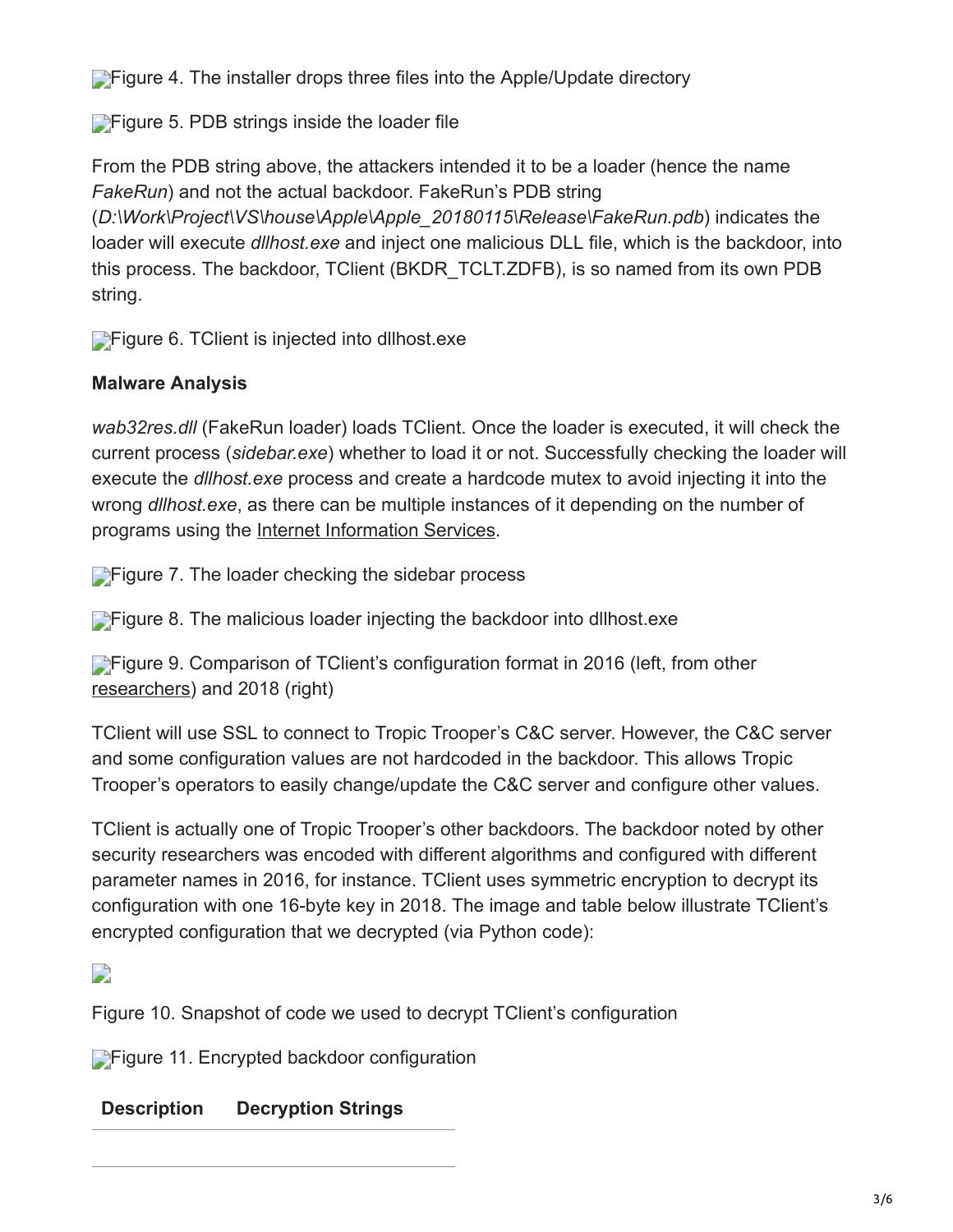| Check code          | <b>MDDEFGEGETGIZ</b>      |
|---------------------|---------------------------|
| Addr1:              | tel.qpoe[.]com            |
| Addr2:              | elderscrolls.wikaba[.]com |
| Addr3:              | tel.qpoe[.]com            |
| Port1:              | 443                       |
| Port <sub>2</sub> : | 443                       |
| Port3:              | 53                        |
| LoginPasswd:        | someone                   |
| HostMark:           | mark                      |
| Proxy:              | 0                         |

Figure 12. Decrypted backdoor configuration

Reverse analysis of TClient allowed us to determine how to decrypt the C&C information. TClient will use custom SSL libraries to connect the C&C server. We also found another SSL certificate on this C&C server. A closer look reveals that it was registered quite recently, and is set to expire after a year, suggesting Tropic Trooper's use or abuse of components or services that elapse so they can leave as few traces as possible.

**[F](https://blog.trendmicro.com/content/dam/trendmicro/global/en/migrated/security-intelligence-migration-spreadsheet/trendlabs-security-intelligence/2018/03/tropic-trooper-13.png)igure 13. SSL certificate's validity** 

## **Following Tropic Trooper's Trails**

We further monitored their activities and found three additional and notable PDB strings in their malware:

- D:\Work\Project\VS\HSSL\HSSL\_Unicode 2\Release\ServiceClient.pdb
- D:\Work\VS\Horse\TSSL\TSSL\_v3.0\TClient\Release\TClient.pdb
- D:\Work\VS\Horse\TSSL\TSSL\_v0.3.1\_20170722\TClient\x64\Release\TClient.pdb

These came from open-intelligence platforms and incident response cases. These strings shed further light on Tropic Trooper's operations:

- They have another campaign/project named HSSL, which supports Unicode characters.
- The TSSL project has a v3.0 version, indicating the operators can mix and match different versions of their malware, depending on their target.
- The TSSL project has 64-bit version.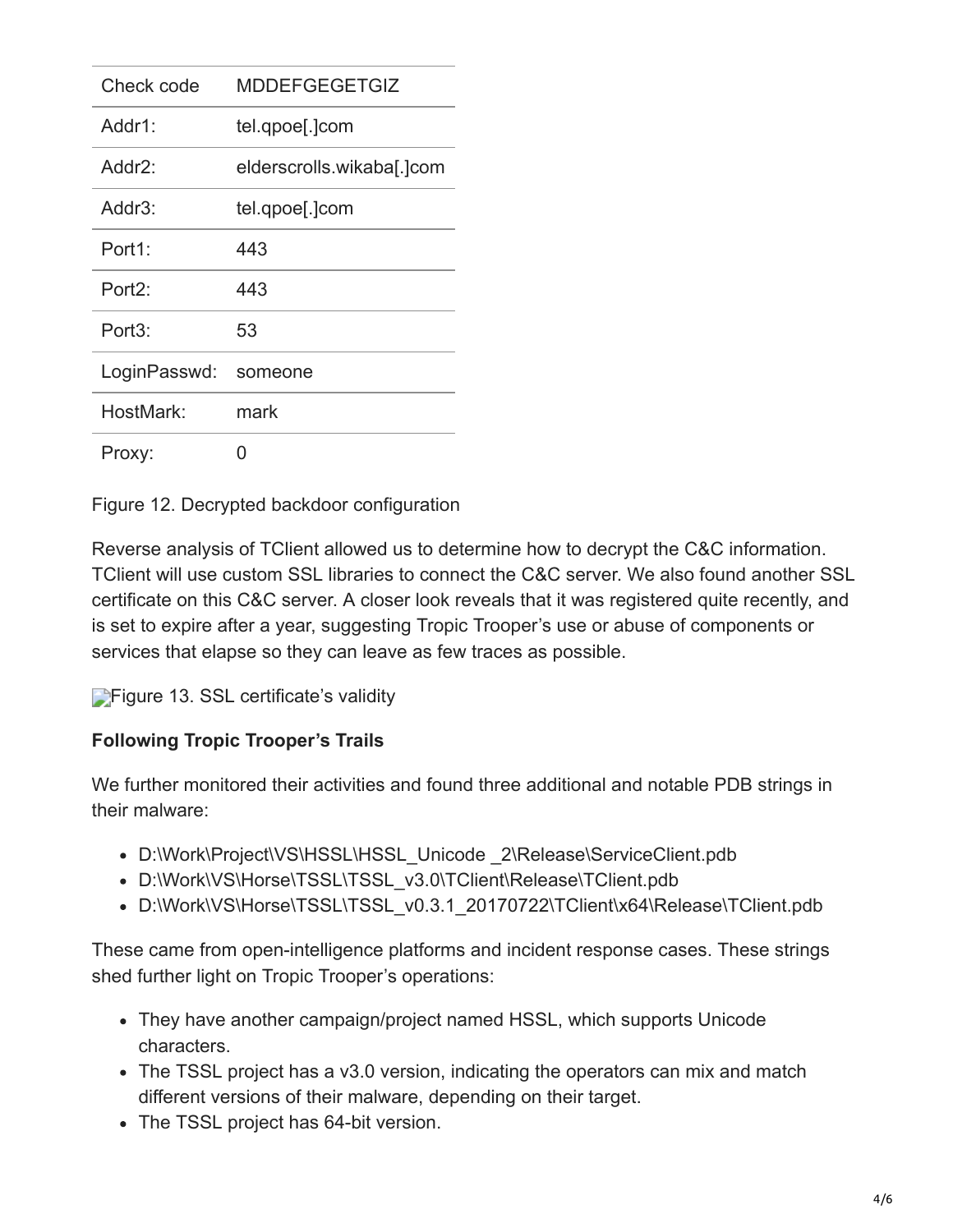## **The Need for a Proactive Incident Response Strategy**

Cyberespionage campaigns are persistent and, as shown by Tropic Trooper, always raring to exploit weaknesses in people and technology. For organizations, this highlights the significance of staying ahead of their attackers: detect, analyze, and respond. What techniques will they use? How can my organization's attack surface be reduced? What did I do to respond to the threat — what worked, what didn't, and what could be fine-tuned?

A [proactive incident response strategy](http://blog.trendmicro.com/trendlabs-security-intelligence/four-steps-to-an-effective-targeted-attack-response/) provides threat intelligence — from the endpoint to the network — that can let IT/system administrators identify malicious activities that aren't typically visible to traditional security solutions.

TClient, for instance, uses DLL hijacking and injection that may not be as noticeable to others. Its use of the SSL protocol also means it can blend with legitimate traffic. Analyzing their PDB strings can also provide a deeper insight into the campaign's bigger picture. Ascertaining the tactics and techniques they use empower organizations in developing robust and actionable indicators of compromise (IoCs) that can act as benchmarks for response.

Here are some best practices that organizations can adopt:

- Keep the system, its applications, and the network updated. The vulnerabilities that Tropic Trooper's campaigns have been patched last **[January](https://blog.trendmicro.com/trendlabs-security-intelligence/januarys-patch-tuesday-fixes-56-security-issues-including-meltdown-spectre/)**, for instance. Enforce a stronger [patch management](https://www.trendmicro.com/vinfo/us/security/news/vulnerabilities-and-exploits/patching-problems-and-how-to-solve-them) policy, and consider virtual patching for legacy systems.
- [Enforce the principle of least privilege: Employ network segmentation and data](https://www.trendmicro.com/vinfo/us/security/news/cyber-attacks/protecting-data-through-network-segmentation) categorization to deter lateral movement and mitigate further exposure. Application control and behavior monitoring block suspicious files and anomalous routines from being installed or executed in the system.
- Disable or [secure the use of system administration tools](https://www.trendmicro.com/vinfo/us/security/news/cybercrime-and-digital-threats/best-practices-securing-sysadmin-tools) such as [PowerShell](https://www.trendmicro.com/vinfo/us/security/news/security-technology/security-101-the-rise-of-fileless-threats-that-abuse-powershell) and other [command-line tools](https://www.trendmicro.com/vinfo/us/security/news/security-technology/2017-notably-abused-system-administration-tools-and-protocols) that may be abused.
- Actively monitor your perimeter, from gateways and endpoints to networks and servers. Firewalls as well as [intrusion detection and prevention systems](https://blog.trendmicro.com/en_us/business/products/network/intrusion-prevention.html) help thwart networkbased attacks.
- Nurture a culture of cybersecurity. Spear-phishing emails, for instance, rely on baiting targets with socially engineered documents. The technologies that help protect the organization are only as good as the people who use them.

#### **Indicators of Compromise (IoCs)**

*Related Hashes (SHA-256):* Detected as CVE-2018-0802.ZTFC:

1d128fd61c2c121d9f2e1628630833172427e5d486cdd4b6d567b7bdac13935e

BKDR\_TCLT.ZDFB: